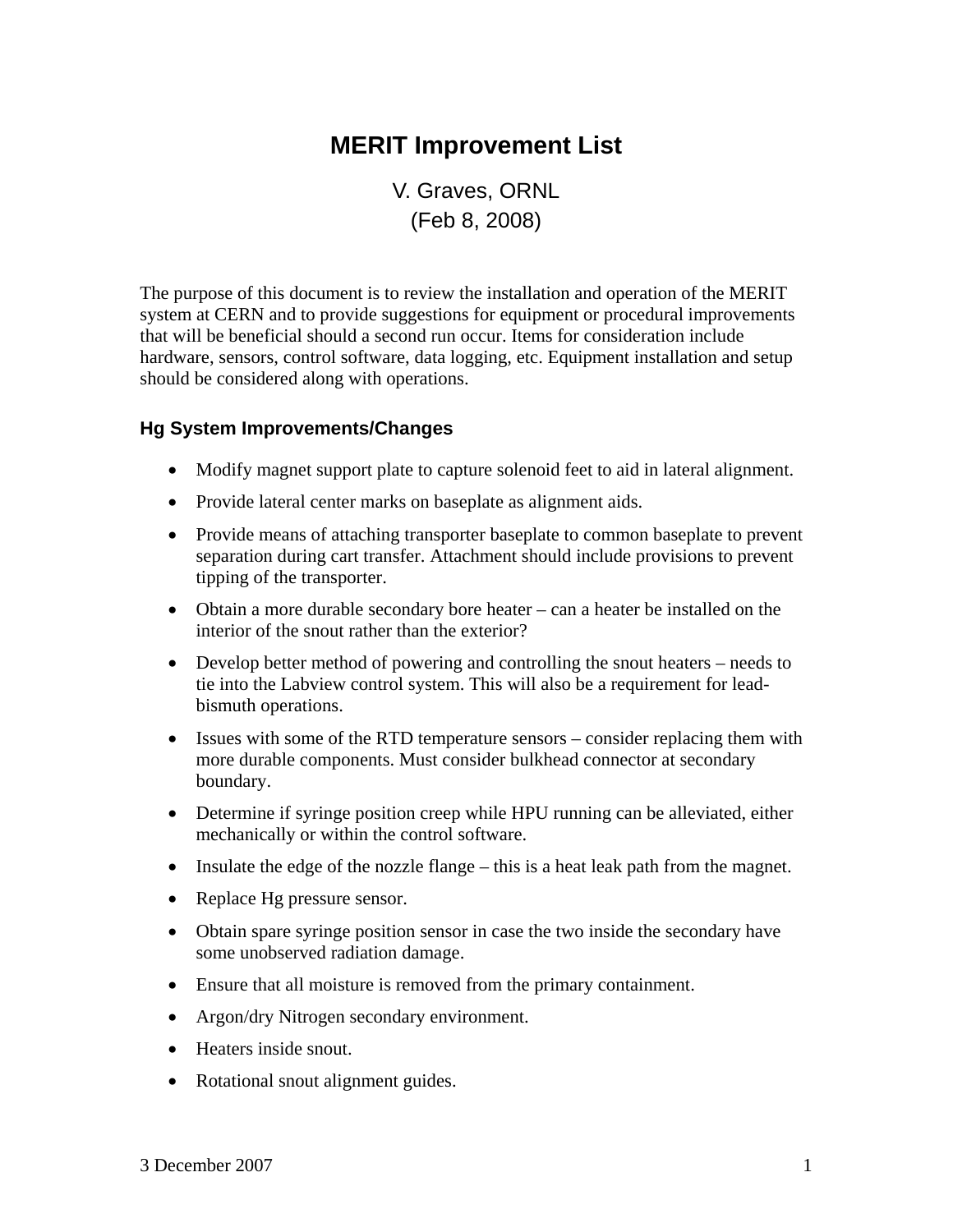- Winch system for removal of Hg system while tilted (Oak Ridge operations).
- Replace the nozzle to obtain a true 1-cm diameter jet
- Investigate removal of 180 bend in nozzle piping.

## **Solenoid Improvements/Changes**

- Modify support frame so the leveling screws actually work.
- Refurbish vacuum jacket.
- Modify service end of solenoid.

## **Optical Diagnostic System Improvements/Changes**

- Clean up all messy cables and fibers on and near the electronic rack
- Install new imaging heads on Viewport #1 & 4.
- Replace non-Hg-wet viewports
- Replace SMD camera? We never use the high speed features of the camera because all mechanic dynamics of the jet is still slow. SMD camera does not appear to give us sufficient frame # (limited to 16 frames) to view the full jet dynamics, yet it is placed at viewport 2 to view the center of the interaction
- Streamline data logging of image files for every beam shot

## **Particle Detector System Improvements/Changes**

•

## **Beamline Components**

• Alignment improvements?

## **Cryogenic System Improvements/Changes**

•

## **Operational Improvements**

- Any communications improvements needed? Control room changes? Additional computers needed? More webcams?
- Supervisory control system to aid in subsequent data analysis and integration.
- Install radiation shield, mostly neutron shield, on the electronic rack at TT2. Protect PCs from neutron radiation damage.